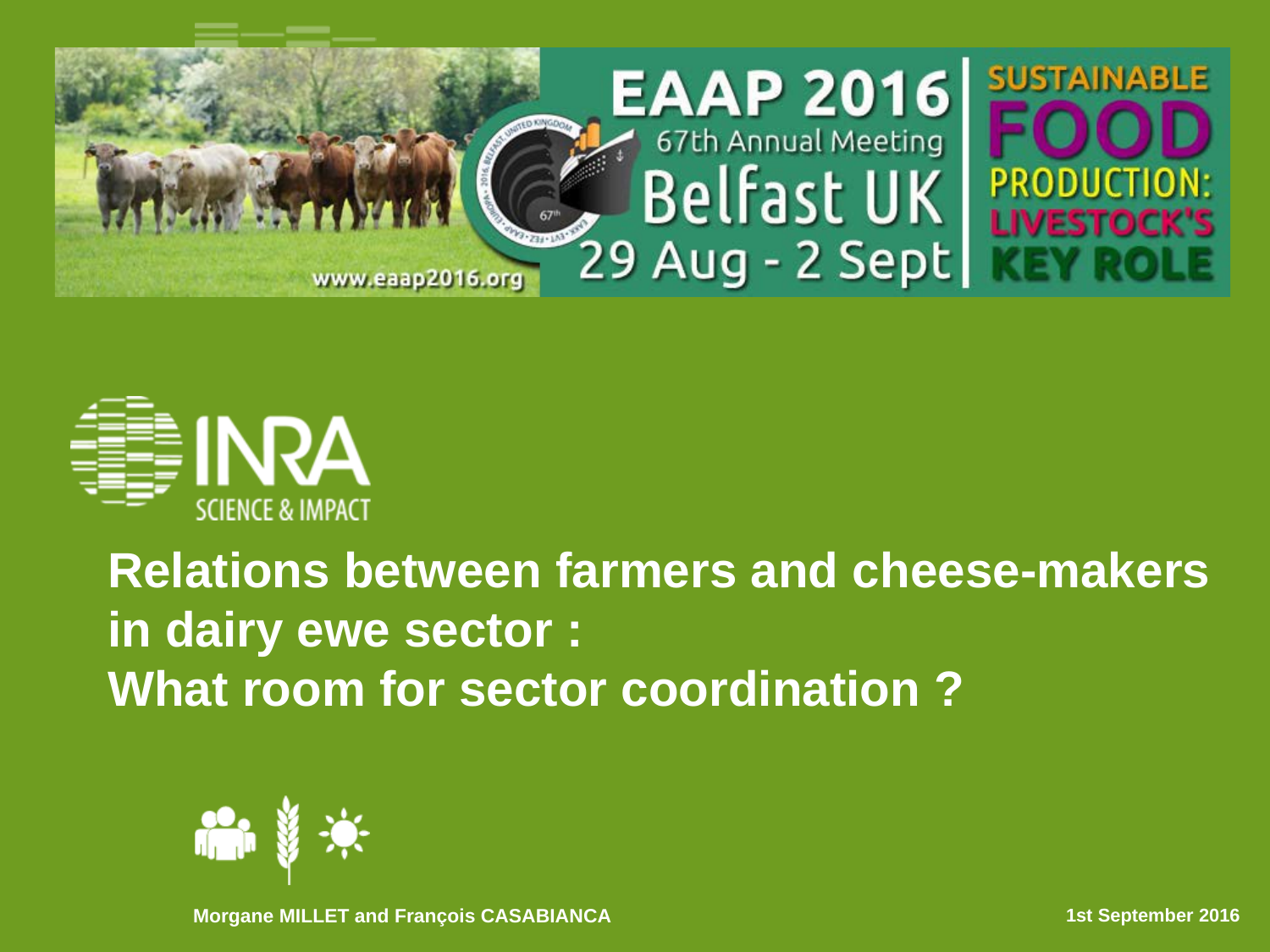### **Introduction : The dairy ewe sector**



#### **Professional coordination as a tool for territorial**

**anchorage** (Interprofession body, PDO Applicant, Breed selection body)

- In a context of chronic crisis, a solution for local actors would be to create sector coordination integrating their common interests and ensuring sector sustainability.
- **To what extent such joint trade organization can build a** collective strategy?

**Questions** 

- **What kind of relationship between farmers and the cheese-makers buying their milk ?**
- **To what extend such relationships are part of the elaboration of a common strategy at sector level ?**
- 1. Context of the study and Methods
- 2. Diversity of relationships farmers / cheese-makers : a proposal for a typology showing several patterns
- 3. Genealogy of these patterns over time
- 4. Link with the agreements provided by the Interprofession bodies

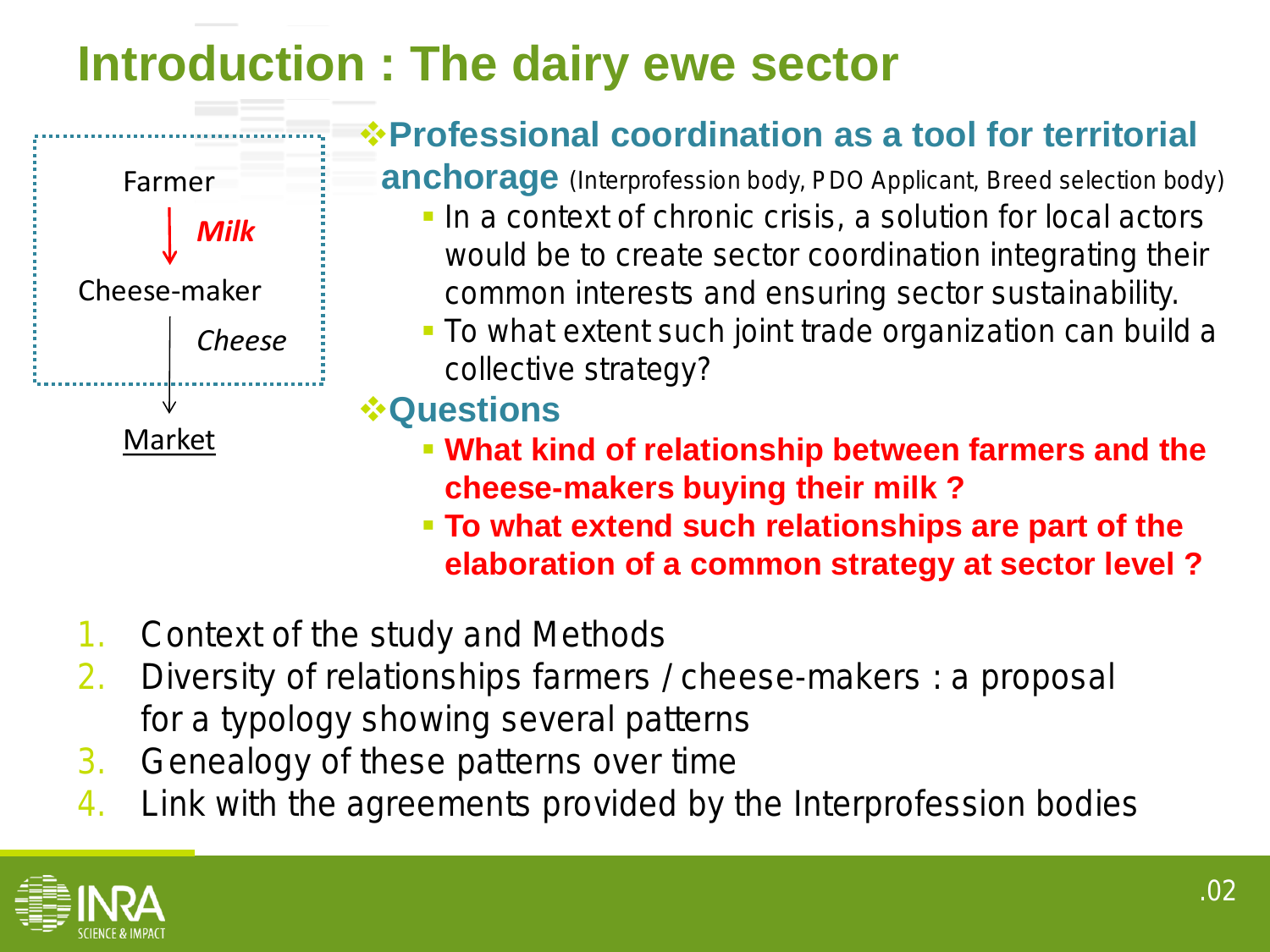### **Context of the study : regional sectors relatively new**



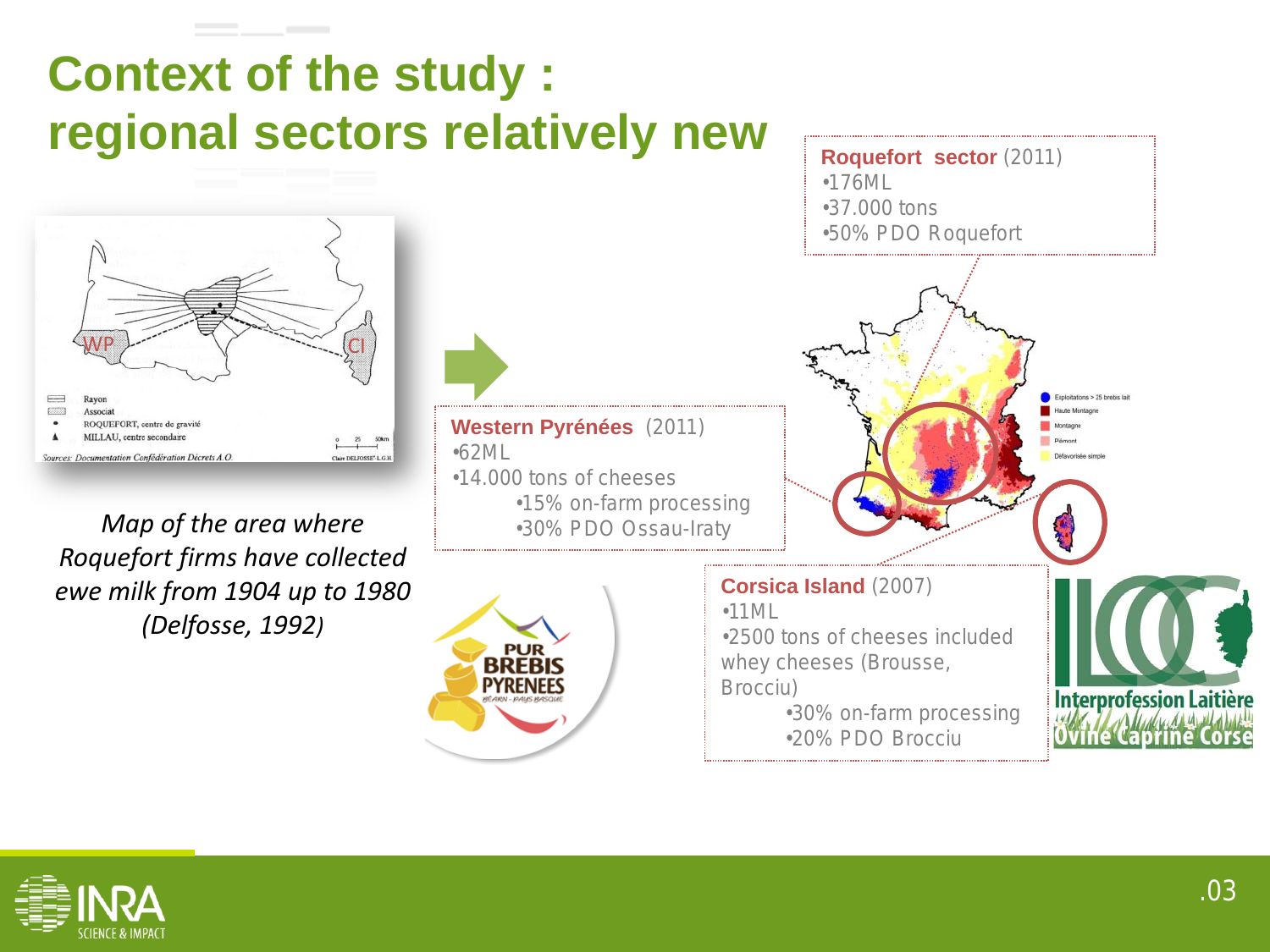# **Context of the study : one interprofessional body for every area**



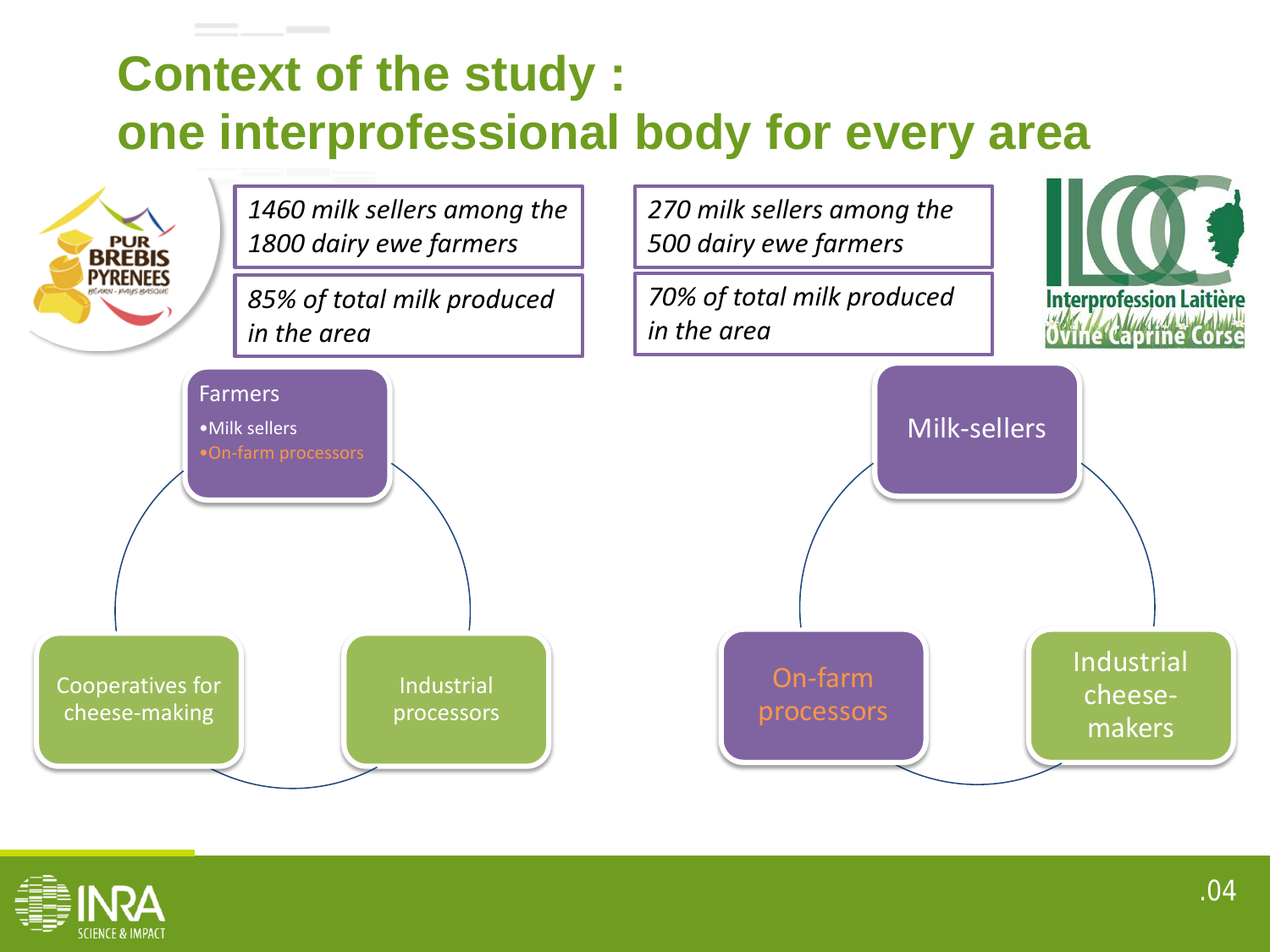### **Material and Methods**

**❖ Comprehensive Approach** 

Bayonne

 $N-121 - B$ 

Saint-Jean-de-Luz

Elgorriaga Elizondo

 $N-121 - 4$ 

 $N-121-A$ 

Irun

- **Semi-directive Interviews** 
	- **Main traits of the relations between farmers and** cheese-makers (milk price, hygiene regulation, formal farmer organization…)
- Narratives and discourses from ancient farmers and cheese-maker managers
- Analysis of several documents (professional archives and medias)



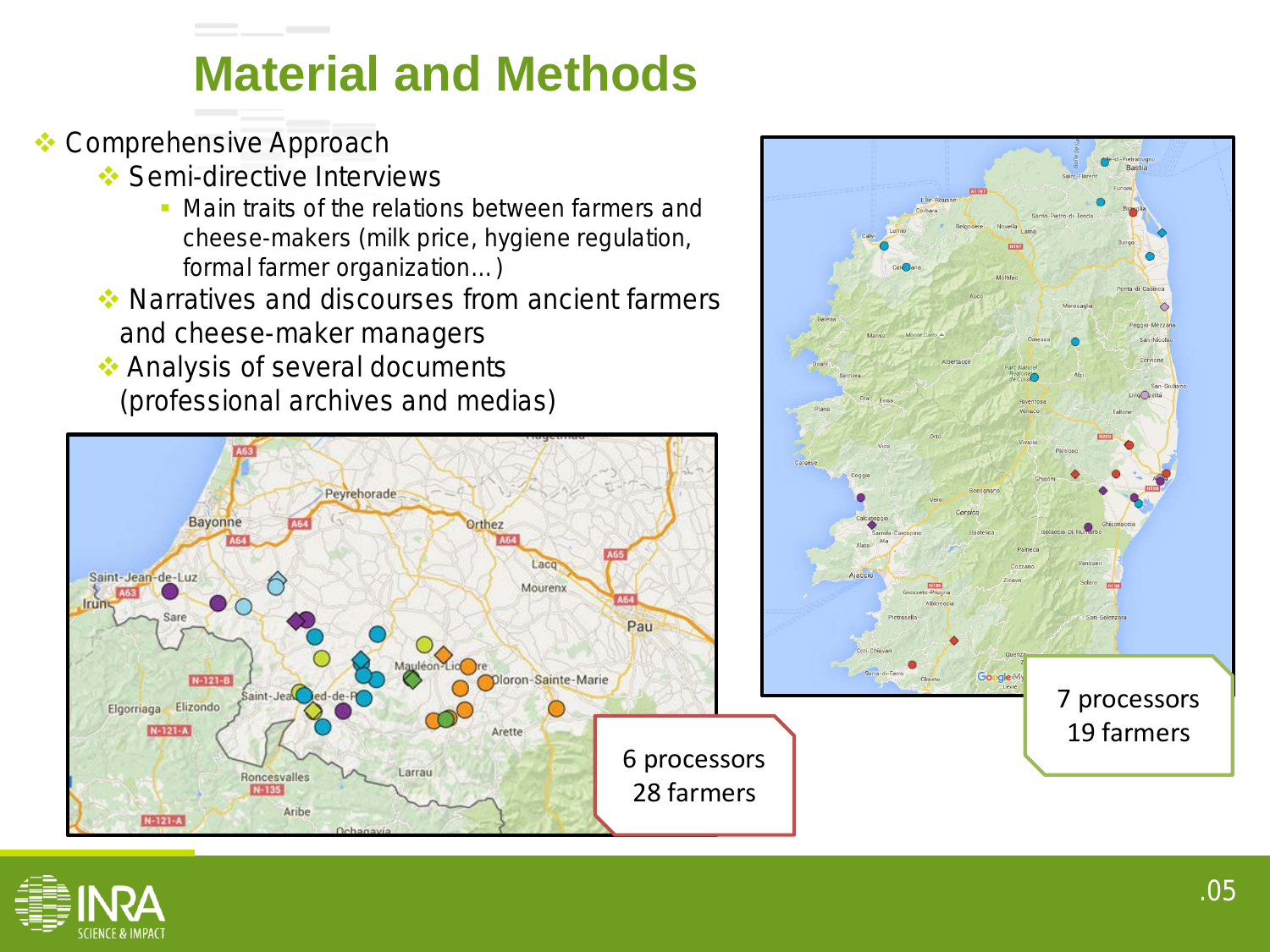### **Various patterns of relationships coexisting within every area**

Pattern of relationship

Firm characteristic

Size of the milk collection area

Modalities of exchange and negotiation

**Qualification of the relation**

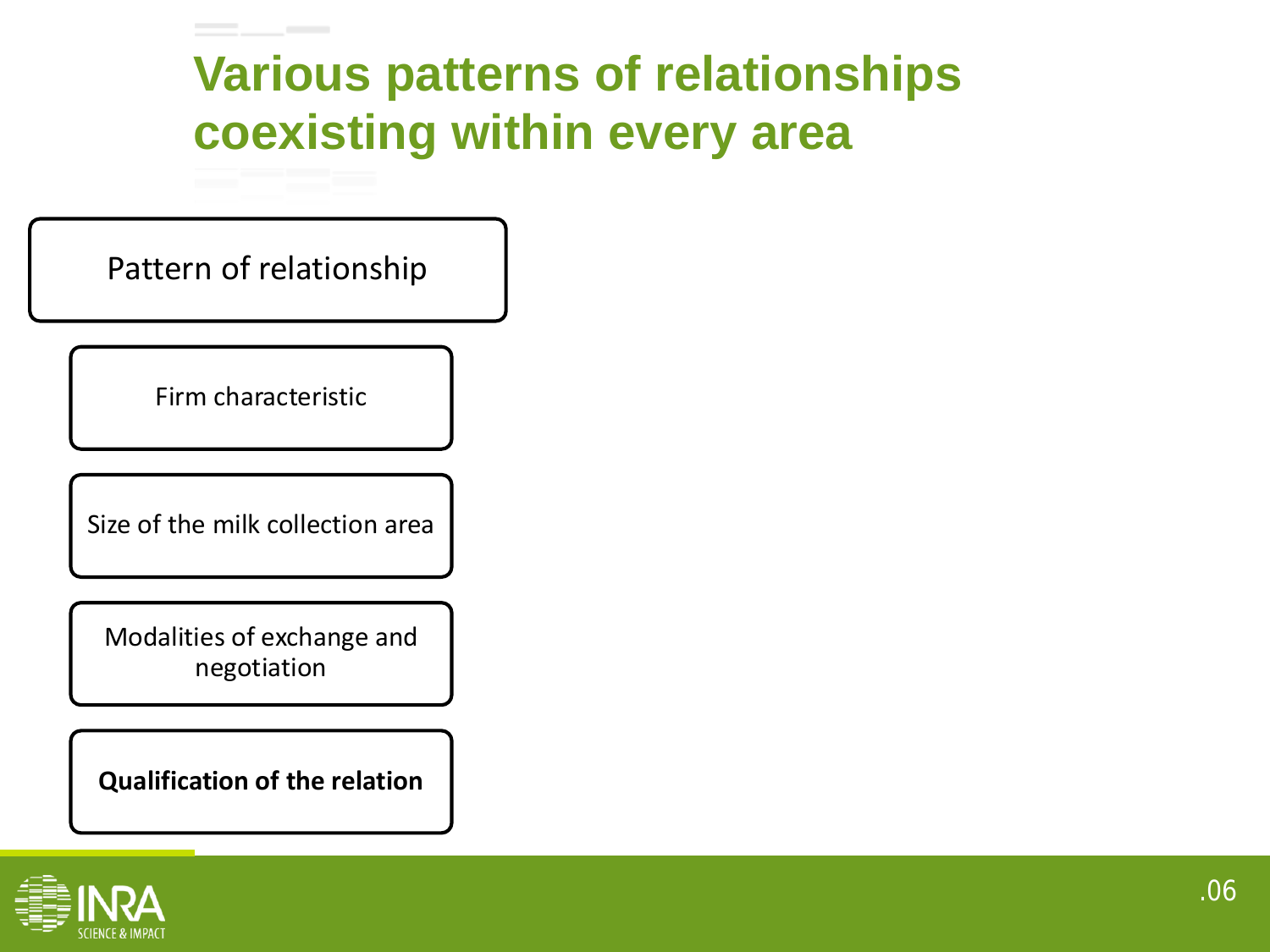# **Various patterns of relationships coexisting within every area / a Typology**





#### **A great diversity of relationships**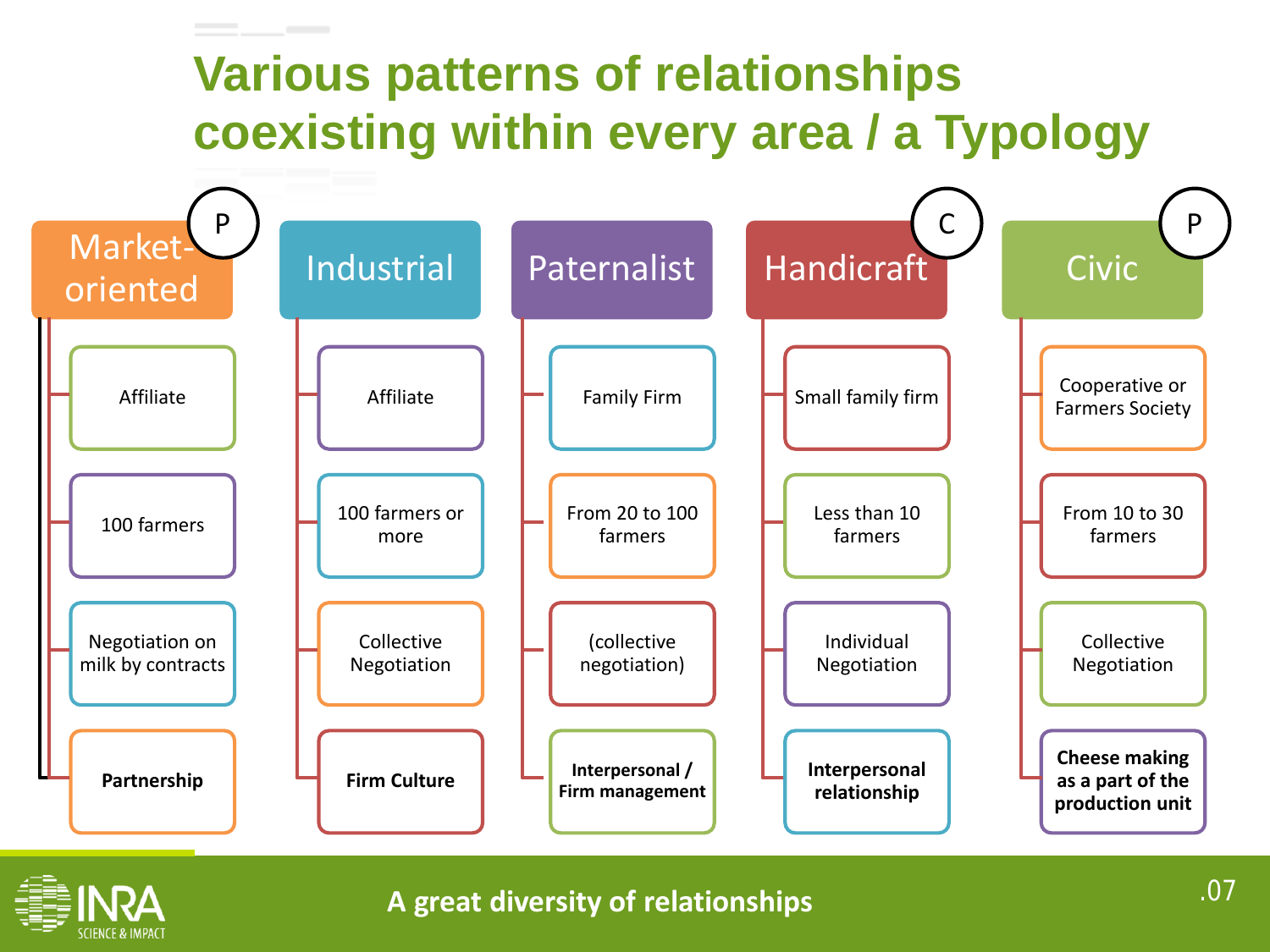



**After 30 years, the patterns are more diversified**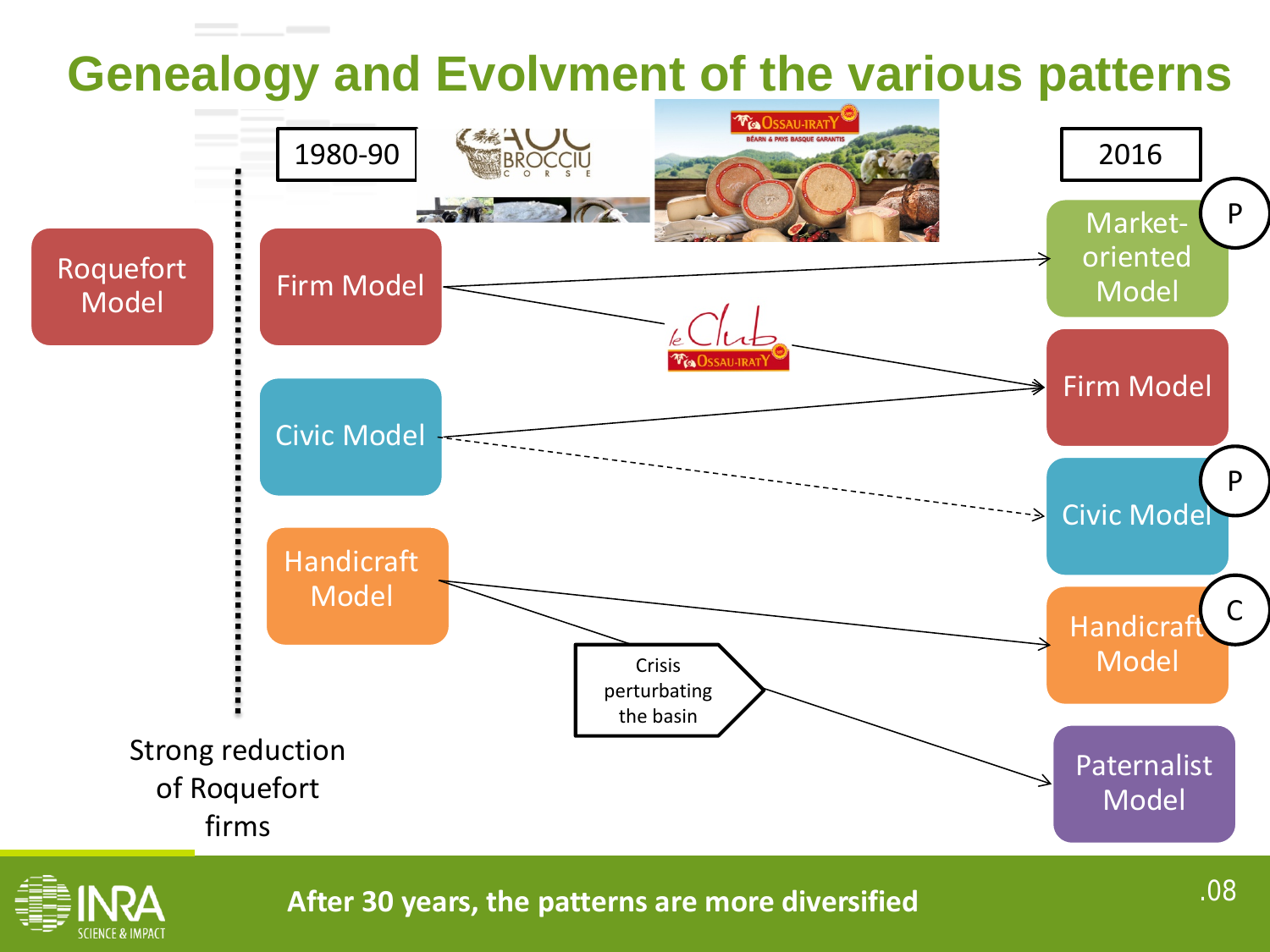



.09 **The extreme diversity of firms' strategies and patterns of relationships reduce the capacity of interprofessional bodies to decide and implement strong regulations.**